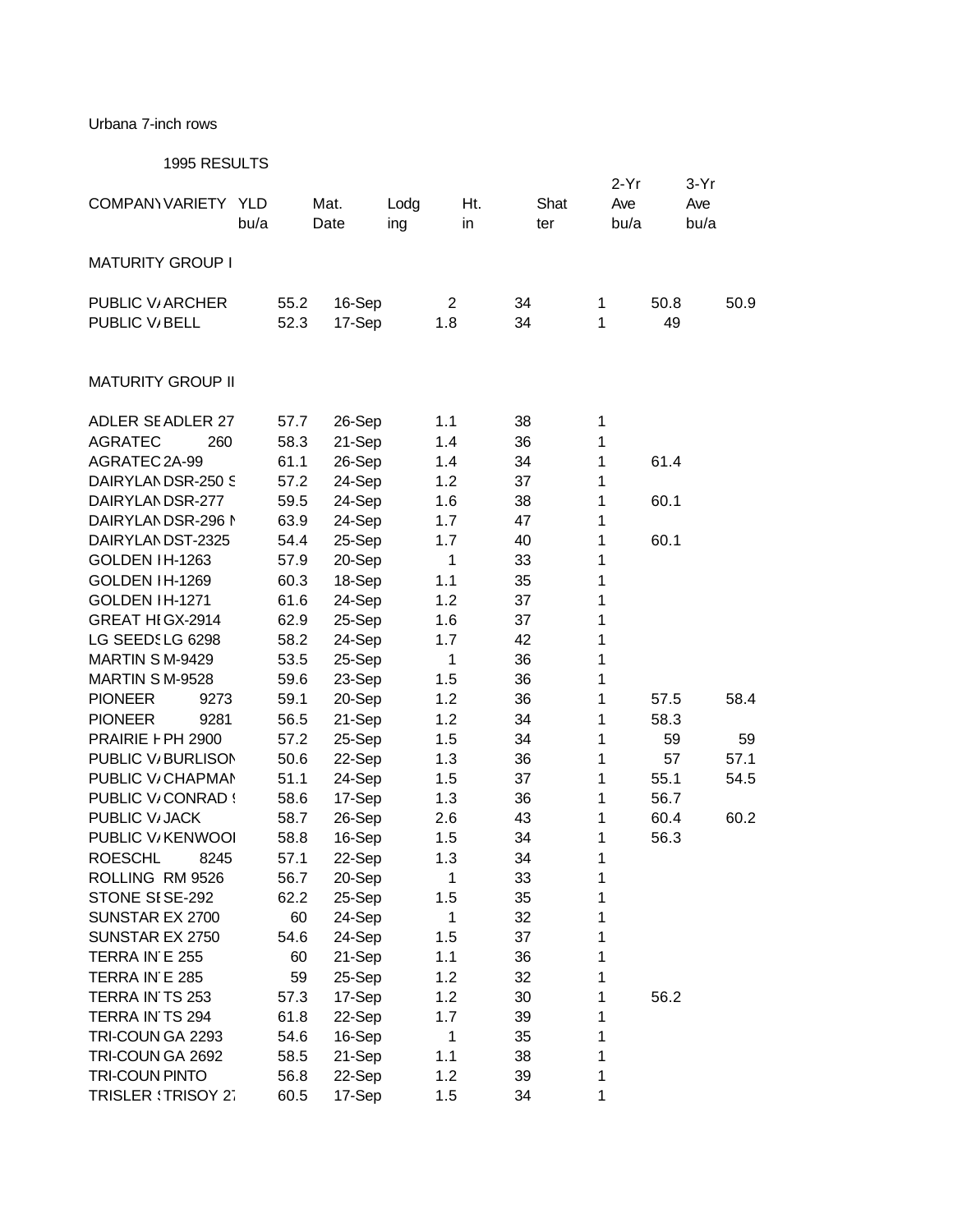| TWIN STA        | 9255            | 57.9 | 21-Sep | 1.3  | 42   | 1   | 59.3                 |      |
|-----------------|-----------------|------|--------|------|------|-----|----------------------|------|
| TWIN STA        | 9283            | 57.8 | 24-Sep | 1.8  | 42   | 1   |                      |      |
| WILKEN S        | 2516            | 60.7 | 20-Sep | 1.1  | 33   | 1   | 58.1                 | 59.1 |
| WILKEN S        | 2562            | 63.6 | 24-Sep | 1.1  | 34   | 1   |                      |      |
| WILKEN S 2566 A |                 | 55.7 | 22-Sep | 1.2  | 35   | 1   | 56.4                 |      |
|                 | AVERAGE         | 58.1 |        | 1.4  | 36.3 |     | 57.2                 | 57   |
|                 | L.S.D. 109      | 4.2  |        | 0.3  |      | 0.1 | $\ddot{\phantom{a}}$ |      |
|                 | L.S.D. 309      | 2.7  |        | 0.2  |      | 0.1 | $\ddot{\phantom{0}}$ |      |
|                 | <b>STD ERR</b>  | 1.8  |        | 0.1  |      | 0.1 | 3.2                  | 3.3  |
|                 | <b>COEFF OI</b> | 5.4  |        | 16.6 |      | 8.6 | 9.8                  | 9.9  |
|                 |                 |      |        |      |      |     |                      |      |

## **MATURITY GROUP III**

| <b>ADLER SEADLER 31</b> |      | 60.4 | 25-Sep | 1.1            | 35 | 1            |      |      |
|-------------------------|------|------|--------|----------------|----|--------------|------|------|
| ADLER SEADLER 35        |      | 49.9 | 1-Oct  | $\overline{2}$ | 47 | 1            |      |      |
| ADLER SEADLER 36        |      | 57.4 | 30-Sep | 1.6            | 43 | 1            |      |      |
| ADLER SEADLER 37        |      | 50.5 | 30-Sep | 1.9            | 44 | 1            |      |      |
| ADLER SEADLER 37        |      | 50   | 30-Sep | $\overline{2}$ | 47 | 1            | 58   |      |
| <b>AGRATEC</b>          | 340  | 49.9 | 28-Sep | 1.6            | 42 | 1            | 57.4 |      |
| <b>AGRATEC</b>          | 362  | 53.4 | 30-Sep | 2              | 49 | $\mathbf{1}$ | 58.7 |      |
| AGRATEC                 | 4304 | 55.6 | 27-Sep | 1.4            | 40 | 1            |      |      |
| <b>BECK'S SI</b>        | 345  | 48.8 | 29-Sep | 1.2            | 42 | 1            |      |      |
| BELLEVIL BSH 360        |      | 57.5 | 30-Sep | 1.9            | 43 | 1            |      |      |
| BELLEVIL BSH 38 NI      |      | 56.9 | 2-Oct  | 2.7            | 48 | 1            |      |      |
| <b>CROW'S F X 0137</b>  |      | 43.8 | 2-Oct  | 1.6            | 45 | 1            |      |      |
| CROW'S F X 0335         |      | 52.4 | 29-Sep | 1.7            | 42 | 1            |      |      |
| DAIRYLANDSR-310 S       |      | 51.7 | 29-Sep | 1.4            | 42 | 1            |      |      |
| DAIRYLANDSR-345         |      | 49.2 | 30-Sep | 1.8            | 45 | 1            |      |      |
| DAIRYLANDSR-350 S       |      | 51.8 | 28-Sep | 1.2            | 40 | 1            |      |      |
| DAIRYLANDSR-365         |      | 59.4 | 28-Sep | 1.4            | 38 | 1            | 62.7 |      |
| DAIRYLANDSR-370 S       |      | 50.7 | 3-Oct  | 2.6            | 48 | 1            |      |      |
| DAIRYLANDSR-373         |      | 57.6 | 29-Sep | 1.7            | 45 | 1            | 59.9 | 58.9 |
| DAIRYLANDST-3131        |      | 54.5 | 28-Sep | 1.4            | 39 | 1            |      |      |
| GOLDEN IH-1319          |      | 56.1 | 29-Sep | 1.8            | 41 | 1            |      |      |
| GOLDEN IH-1328          |      | 54.9 | 30-Sep | 1.7            | 44 | 1            |      |      |
| GOLDEN IH-1397          |      | 42.3 | 2-Oct  | 1.8            | 45 | 1            |      |      |
| GOOD BUGB 30 C          |      | 53.3 | 30-Sep | 1.6            | 48 | 1            |      |      |
| GOOD BU GB 34           |      | 47.9 | 30-Sep | 1.3            | 42 | 1            |      |      |
| GOOD BU GB 390          |      | 47.7 | 2-Oct  | 1.7            | 42 | 1            |      |      |
| GOOD BU GB 392          |      | 50.7 | 2-Oct  | 1.9            | 45 | 1            |      |      |
| GREAT HIG-341           |      | 53.2 | 28-Sep | 1.7            | 41 | 1            | 59.3 |      |
| <b>INTERSTA</b>         | 9233 | 53   | 1-Oct  | 1.7            | 42 | 1            | 58.3 | 59.9 |
| <b>INTERSTA</b>         | 9436 | 53.4 | 2-Oct  | 1.8            | 44 | 1            | 55.5 |      |
| <b>INTERSTA</b>         | 9536 | 58.4 | 29-Sep | 1.6            | 43 | 1            |      |      |
| <b>INTERSTA</b>         | 9539 | 47.5 | 2-Oct  | 1.6            | 43 | 1            |      |      |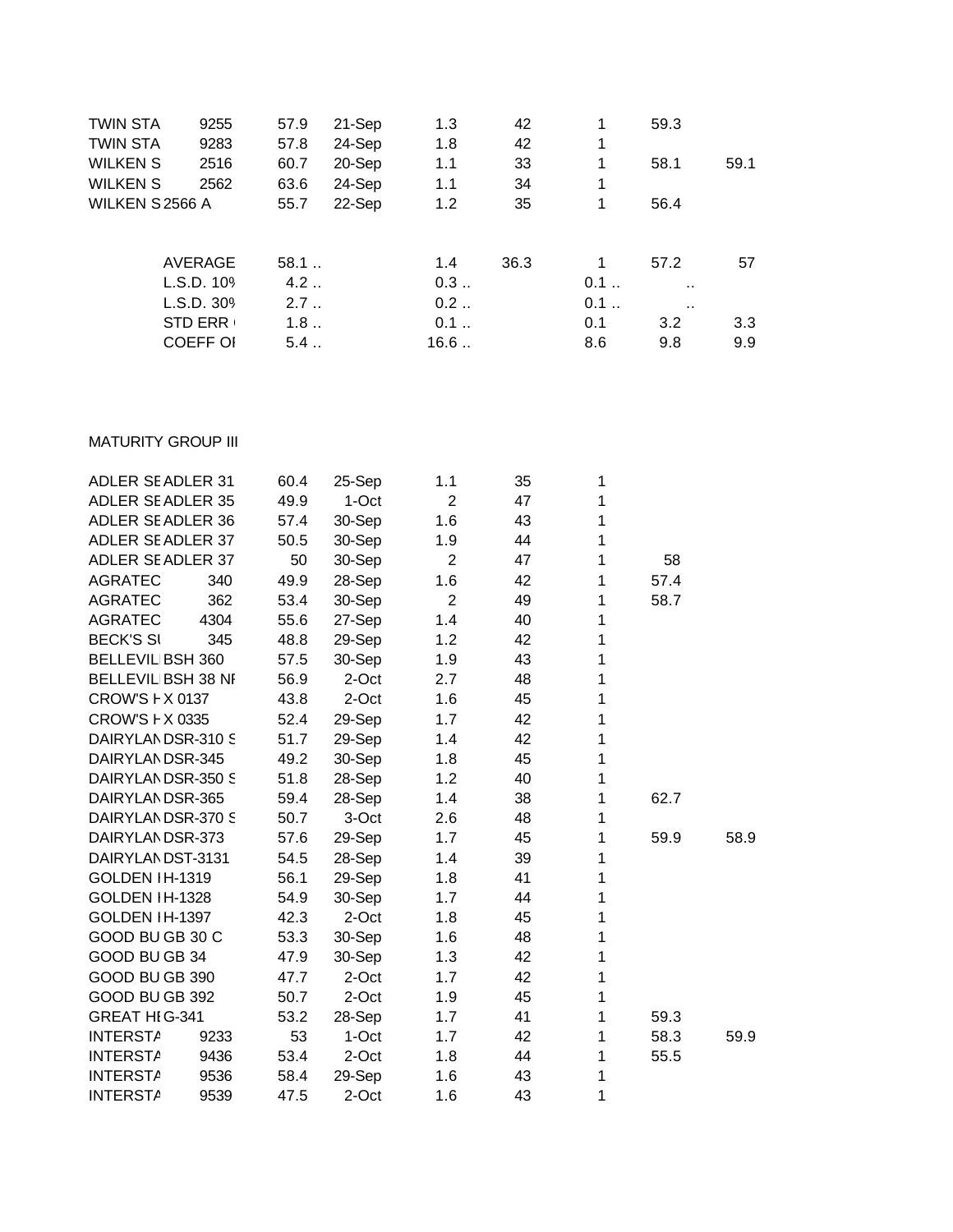| LG SEEDSNB 3110             |      | 54.4 | 28-Sep          | 1.6            | 43 | 1            | 61.2 | 60.8 |
|-----------------------------|------|------|-----------------|----------------|----|--------------|------|------|
| <b>MARTIN SM-38</b>         |      | 59.7 | 29-Sep          | 1.6            | 45 | 1            |      |      |
| MARTIN S M-9439             |      | 51.7 | 1-Oct           | 1.9            | 48 | 1            |      |      |
| <b>PIONEER</b>              | 9304 | 49.6 | 28-Sep          | 1.2            | 41 | 1            | 52.3 | 54.2 |
| <b>PIONEER</b>              | 9305 | 61.7 | 26-Sep          | 1.3            | 35 | 1            |      |      |
| <b>PIONEER</b>              | 9321 | 60.2 | 28-Sep          | 1.8            | 42 | 1            | 62.6 |      |
| <b>PIONEER</b>              | 9323 | 51.5 | 28-Sep          | 1.3            | 43 | 1            |      |      |
| <b>PIONEER</b>              | 9342 | 53.7 | 29-Sep          | 1.5            | 38 | $\mathbf{1}$ | 57   | 58.3 |
| <b>PIONEER</b>              | 9343 | 55.1 | 28-Sep          | 1.6            | 40 | $\mathbf{1}$ |      |      |
| <b>PIONEER</b>              | 9352 | 59.3 | 30-Sep          | 1.8            | 44 | $\mathbf{1}$ |      |      |
| <b>PIONEER</b>              | 9362 | 61.2 | 29-Sep          | 1.3            | 42 | 1            | 61.9 |      |
| <b>PIONEER</b>              | 9381 | 58.2 | 2-Oct           | 2.1            | 41 | 1            | 59.2 | 58.9 |
| <b>PIONEER</b>              | 9392 | 52.3 | 2-Oct           | 1.6            | 48 | 1            | 58   | 58.9 |
| PRAIRIE F PH 3400           |      | 51.1 | 29-Sep          | 1.5            | 40 | 1            | 60.1 |      |
| PRAIRIE F PH 3600           |      | 47.6 | 3-Oct           | 1.6            | 50 | 1            |      |      |
| PRAIRIE F PH 3700           |      | 44.7 | 3-Oct           | 1.5            | 46 | $\mathbf{1}$ |      |      |
| PUBLIC V/CHARLES            |      | 49.1 | 2-Oct           | 1.1            | 28 | $\mathbf{1}$ |      |      |
| PUBLIC V/EDISON             |      | 50.5 | 28-Sep          | 1.4            | 42 | $\mathbf{1}$ | 55.4 | 55.9 |
| PUBLIC V/IA 3003            |      | 56.7 | 23-Sep          | 1.4            | 36 | 1            | 55.9 |      |
| PUBLIC V/IROQUOIS           |      | 51.9 | 27-Sep          | 1.5            | 42 | 1            | 58.5 |      |
| PUBLIC V/LINFORD            |      | 50.8 | 3-Oct           | 3.6            | 48 | 1            | 52.9 | 51.3 |
| PUBLIC V/MACON              |      | 54   | 29-Sep          | 1.7            | 42 | 1            | 62.2 |      |
| PUBLIC V/PIATT              |      | 50.6 | 29-Sep          | 1.8            | 45 | 1            | 56.3 | 55.6 |
| PUBLIC V/ PROBST            |      | 52   | 28-Sep          | 1.7            | 40 | $\mathbf{1}$ | 58.3 |      |
| PUBLIC V/RESNIK             |      | 48.5 |                 | 1.4            | 41 | $\mathbf{1}$ | 54.5 | 55.4 |
| PUBLIC V/SALINE             |      |      | 28-Sep<br>2-Oct |                |    | $\mathbf{1}$ |      |      |
|                             |      | 50.8 |                 | 2.5            | 52 |              | 55.4 | 55.1 |
| PUBLIC V <sub>/THORNE</sub> |      | 49.4 | 28-Sep          | 1.8            | 40 | 1            | 55   | 55.9 |
| PUBLIC V/YALE               |      | 53.5 | 1-Oct           | 2.2            | 45 | 1            | 56.4 | 56.8 |
| RANDELL DRILLER *           |      | 54   | 1-Oct           | $\overline{2}$ | 42 | 1            |      |      |
| <b>RANDELL DRILLER:</b>     |      | 61.4 | 27-Sep          | 1.7            | 44 | 1            |      |      |
| <b>RANDELL DRILLER:</b>     |      | 53.2 | 1-Oct           | 1.8            | 41 | 1            |      |      |
| <b>RANDELL DRILLER 3</b>    |      | 48.4 | 1-Oct           | 1.6            | 38 | 1            |      |      |
| STONE SISE-305+             |      | 58.3 | 1-Oct           | 1.7            | 46 | $\mathbf{1}$ |      |      |
| STONE SISE-3101             |      | 58.3 | 28-Sep          | 1.5            | 43 | 1            |      |      |
| STONE SISE-3901             |      | 44.7 | 2-Oct           | $\overline{2}$ | 45 | 1            |      |      |
| <b>SUN-AG SLORENE</b>       |      | 47.4 | 28-Sep          | 1.3            | 35 | 1            | 56.8 | 55.8 |
| <b>SUNSTAR</b>              | 3120 | 57   | 29-Sep          | 1.8            | 40 | 1            | 63.3 |      |
| SUNSTAR EX 3000             |      | 54.5 | 26-Sep          | 1.4            | 42 | 1            |      |      |
| SUNSTAR EX 3200             |      | 56.9 | 28-Sep          | 1.2            | 40 | 1            |      |      |
| TERRA IN E 315              |      | 60   | 29-Sep          | 1.7            | 47 | 1            |      |      |
| TERRA IN E 325              |      | 61.1 | 30-Sep          | 2.3            | 48 | 1            |      |      |
| TERRA IN E 364              |      | 60.5 | 1-Oct           | 1.8            | 40 | 1            |      |      |
| TERRA IN E 374              |      | 54.5 | 30-Sep          | 1.7            | 41 | 1            |      |      |
| TERRA IN E 394              |      | 46.2 | 3-Oct           | 1.9            | 44 | 1            |      |      |
| <b>TERRA IN TORCH</b>       |      | 51.8 | 1-Oct           | 1.6            | 46 | 1            | 60   | 59.1 |
| TERRA IN TS 345             |      | 50.2 | 29-Sep          | 1.4            | 43 | 1            |      |      |
| TERRA IN TS 393             |      | 48.7 | 2-Oct           | 1.5            | 50 | 1            | 57.6 |      |
| <b>TRISLER : TRISOY 32</b>  |      | 60.3 | 28-Sep          | 1.7            | 45 | 1            |      |      |
| <b>TRISLER : TRISOY 3:</b>  |      | 54   | 1-Oct           | 1.6            | 43 | 1            | 59.4 | 59.9 |
| <b>TWIN STA</b>             | 9323 | 59.1 | 27-Sep          | 1.4            | 38 | 1            | 55.8 | 57.6 |